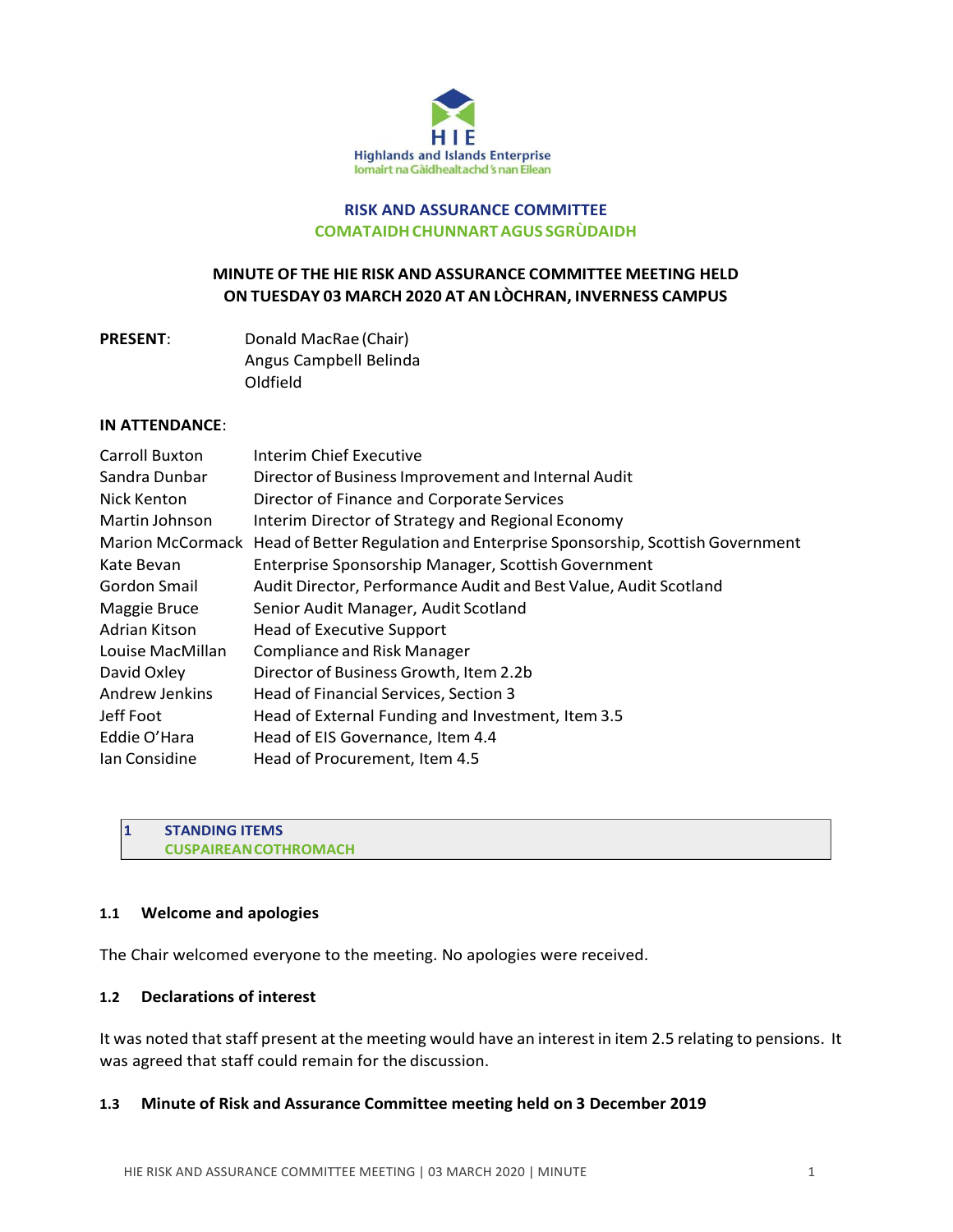The minute was approved.

# **1.4 Matters arising from Risk and Assurance Committee meeting held on 3 December 2019**

There were no matters arising from the meeting of 3 December that were not covered by the agenda items.

#### **1.5 Matters arising from the HIE Board meetings held on 17 December 2019 and 18 February 2020**

There were no matters arising from the HIE Board meetings held on 17 December 2019 and 18 February 2020.

### **2 CURRENT ANDEMERGING ISSUES CÙISEAN LÀITHEIL**

# **2.1 Cairngorm Mountain 2.1a Governance update 2.1b Scottish Government review 2.1b.1 Scottish Government Summary of HIE Actions**

The Director of Business Improvement and Internal Audit provided a brief update on all three papers together, outlining that the papers provide an update on the Business Case covering the approach to the Cairngorm project, the outline business case, funding, an update on the funicular including infrastructure repairs, scrutiny and guarantees. It was noted this remained a complex and high-risk programme.

An update was provided on the independent Scottish Government review undertaken by officials from the Financial Management Directorate under the supervision of the Chief Financial Officer. The scope of the review was agreed by the Cabinet Secretary for the Rural Economy. Following the Scottish Government review of Cairngorm Mountain, a table has been prepared detailing the recommendations and the actions HIE will take in response to these.

A report will be made back to the Committee by circa the end of June 2020 regarding implementation of the recommendations.

The Audit Director, Performance Audit and Best Value, Audit Scotland noted that Audit Scotland were aware of the report and that the Section 23 review will cover similar areas. Audit Scotland had been copied into information provided by HIE to the Scottish Government for their review would hope to avoid duplication in information requests in undertaking the Section 23 review.

#### **2.1 c Audit Scotland – Section 23 update**

The Audit Director, Performance Audit and Best Value, Audit Scotland provided an update on the Section 23 process, thanking HIE staff for their openness and transparency throughout the process. The three historic areas of focus for the review are 1) the contract let to Natural Assets Investments Limited (NAIL); 2) the contract management and 3) the actions taken by HIE at the time of the administration of the operating company, Cairngorm Mountain Limited. The timetable for the review is March/April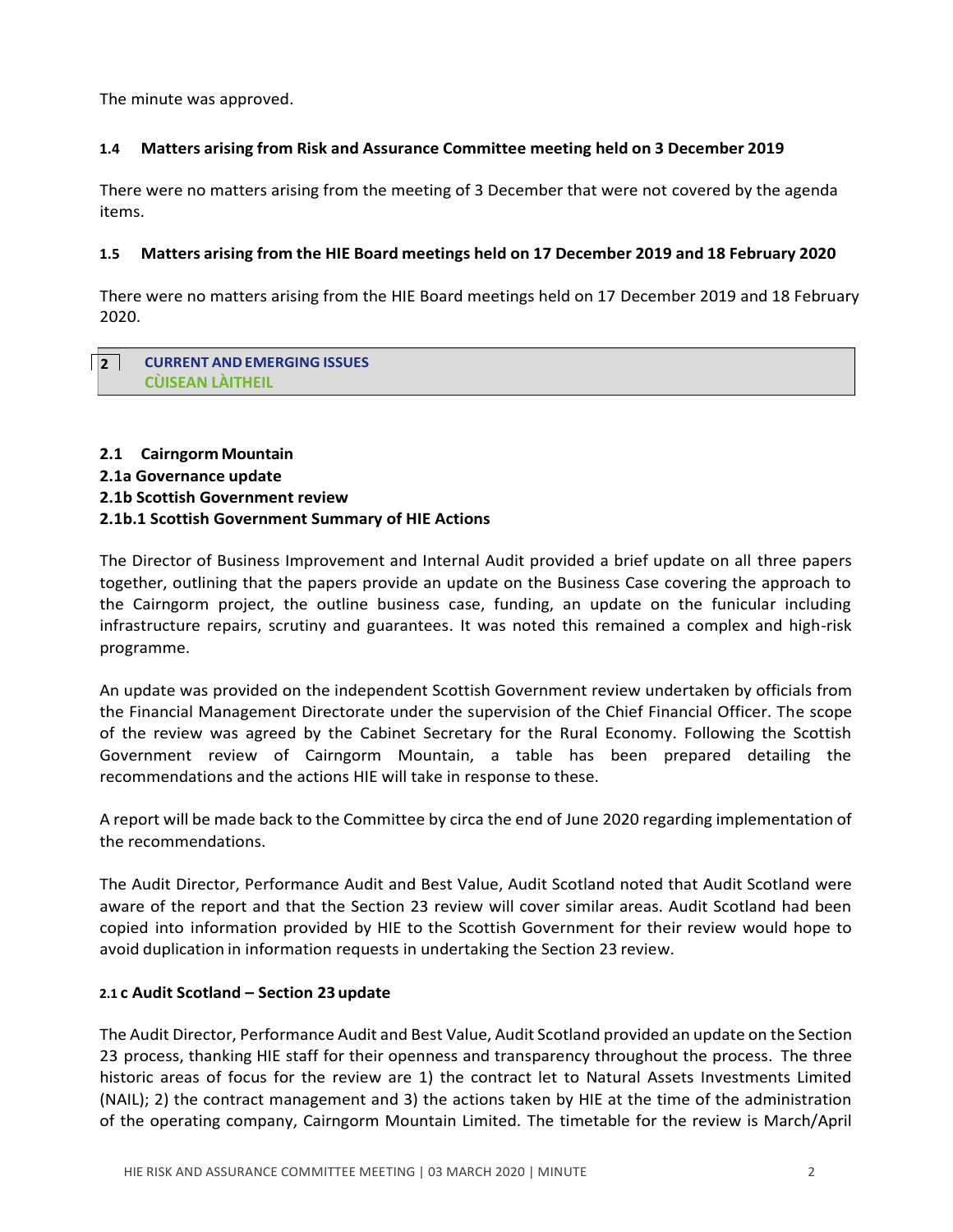2020 with publication in May.

The Director of Business Improvement and Internal Audit noted her appreciation for the feedback and welcomed the dialogue with Audit Scotland to ensure that the content of the report didn't impact on the current legal claims. It was noted that regular updates are provided to the Cabinet Secretary for the Rural Economy and that the final Scottish Government report was with the Minister. It was noted that final decision on publication approach had not been made and it was agreed that HIE need to be sighted with regards to this, and to agree public messages.

The Head of Better Regulation and Enterprise Sponsorship, Scottish Government updated that a recommendation would be made to the Minister shortly regarding the publication approach and that any publication of findings may be in conjunction with the Audit Scotland report. Scottish Government to keep HIE informed re the date of publication with Audit Scotland aiming to report by 7 May 2020.

The committee welcomed the update on Cairngorm noting the progress being made with the Business Case. It was also noted that a copy of the SG report had been provided to the HIE Board Cairngorm Subgroup.

The Committee noted their appreciation of the work of all involved.

# **2.2 Space 2.2a Space Programme Update**

The Interim Director of Strategy and Regional Economy presented a paper providing a short update on space-related activities across the HIE Region following on from a paper submitted to HIE Board in December 2019.

The paper provided an update on activity in Western Isles, Shetland, Argyll and Moray. In light of anticipated developments/decisions around Space Hub Sutherland and the other projects, HIE's space policy will be reviewed for any changes for consideration by the HIE Board in April 2020. Market failure and displacement are key considerations.

The Audit Director, Performance Audit and Best Value, Audit Scotland noted that the numbers are substantial and there would be a question regarding financial sustainability in relation to HIE's finances. The Director of Business Improvement and Internal Audit confirmed that HIE is aware of the significant risks relating to this activity and were looking to understand these at individual project level but also ensure that there was an understanding at national sectoral level, including of the national opportunity.

The Committee noted that the Scottish Government have stood up a multi-agency Scottish Government Space Group (SGSG), to have oversight of space-projects across Scotland, providing support and coordination. HIE is represented by the Interim Director of Strategy and Regional Economy.

# *[Sentence removed in the interests of the effective conduct of public affairs.]*

The Committee outlined that they are keen to understand market failure and displacement and will need all the information on this based on a Scottish level, when the Board is required to decide on a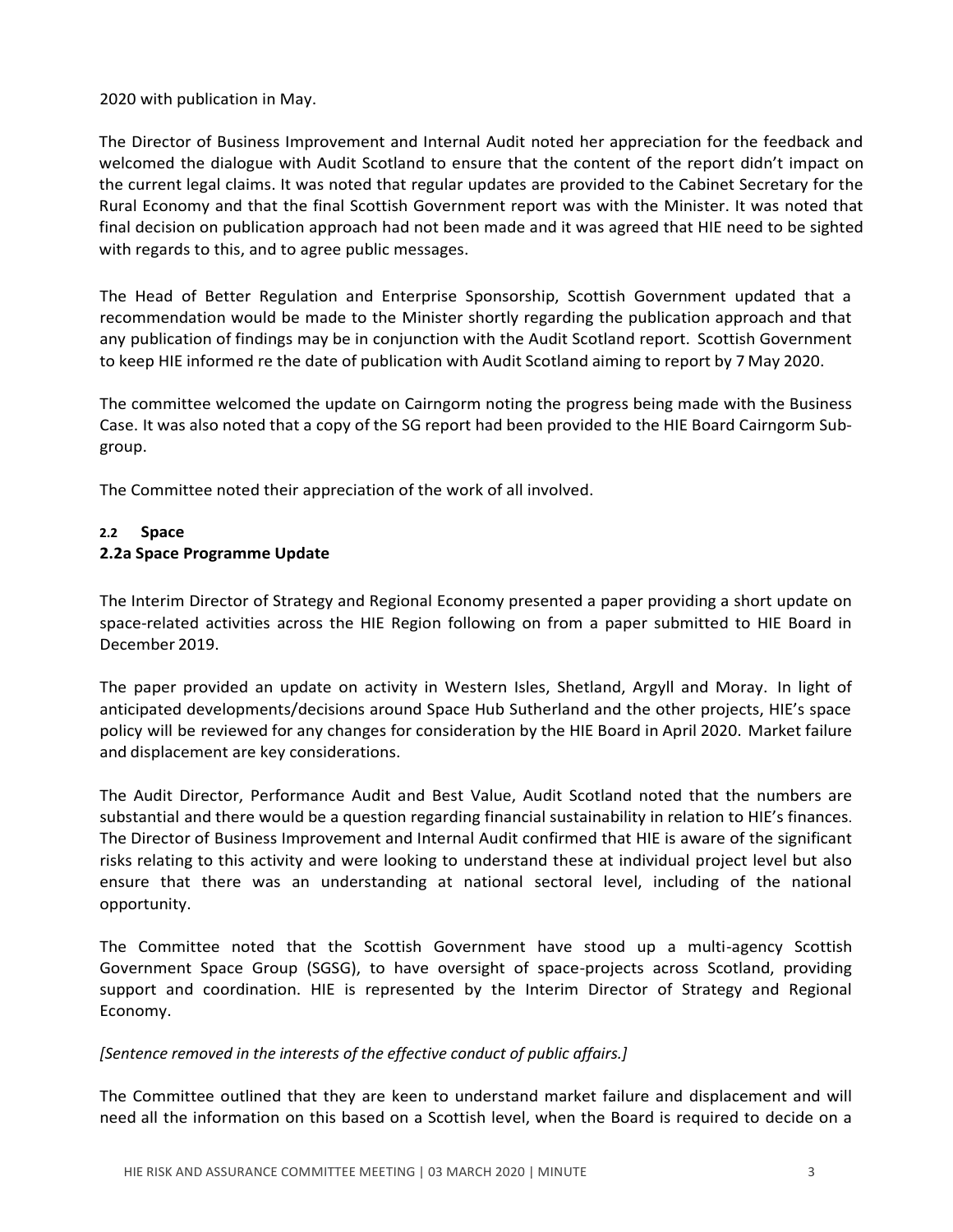funding paper. The Committee are fully aware of the scrutiny required with regards to funding choices and the need for alignment with Scottish Government.

# **2.2 b Space Hub Sutherland Update**

*David Oxley joined the meeting.*

The Director of Business Growth presented a paper to update the Committee on the status of the Space Hub Sutherland project with regards to options, funding, risks and project delivery. The update for the Committee is based on the paper presented to HIE Board and is to ensure that the Committee is equally sighted on project progress.

Planning was submitted to Highland Council on 7 February 2020, with documents made public on 12 February and open for comments until  $12<sup>th</sup>$  March 2020. Based on advice from Highland Council officials, this will enable the Highland Council North Planning Area Committee to make a decision at their meeting on 21 April 2020. This keeps the project on track in terms of delivery timescales.

HIE is now working on a detailed business plan and options appraisal which will also consider a funding model.

*[Sentence removed in the interests of the effective conduct of public affairs.]*

Currently HIE has a lease option with Melness Crofters Estate, (MCE).

*[Sentence removed in the interests of the effective conduct of public affairs.]*

*[Paragraph removed in the interests of the effective conduct of public affairs.]*

*[Paragraph removed in the interests of the effective conduct of public affairs.]*

*[Paragraph removed in the interests of the effective conduct of public affairs.]*

*[Paragraph removed in the interests of the effective conduct of public affairs.]*

It is still the aim to present a case to the Board at the end of April, but it isrecognised that there is a need for clarity and there is much work to do.

The committee recognise the staff effort going into this project.

*David Oxley left the meeting.*

# **2.3 Court Case Update**

*[Paragraph removed in the interests of the effective conduct of public affairs.]*

The Committee noted the update.

# **2.4 VAT Update**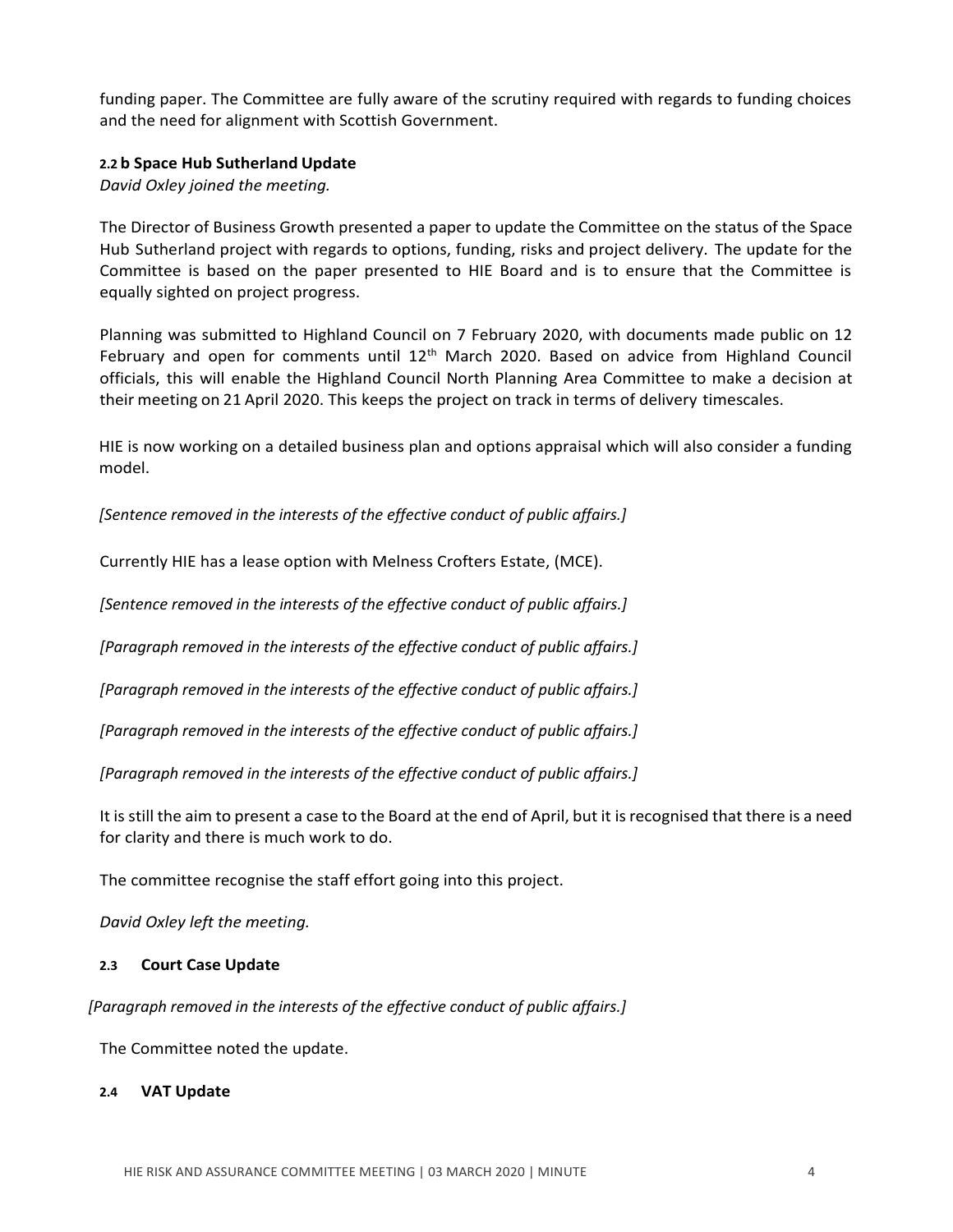The Director of Finance and Corporate Services provided an update on the current position and outlining the next steps following a meeting with HMRC on 13 February 2020.

*[Paragraph removed in the interests of the effective conduct of public affairs.]*

*[Paragraph removed in the interests of the effective conduct of public affairs.]*

*[Paragraph removed in the interests of the effective conduct of public affairs.]*

*[Paragraph removed in the interests of the effective conduct of public affairs.]*

The Interim Chief Executive noted her thanks to the Scottish Government for their input to this issue.

The Committee noted that there was still work to do however they were reassured by the progress made since December 2019 and that it was good to see matters progressing.

# **2.5 Pension Guarantees Cover Note**

# **2.5 a HIE Initial Review of Pension Provision**

The Director of Finance and Corporate Services presented a paper to update the Committee on the issue of pension guarantees and to outline a way forward.

It became clear that the review of the HIE scheme would benefit from actuarial advice. The appointed actuary strongly advised that any approach to Scottish Government regarding the HIE Scheme Guarantee should be expanded to be a holistic review of all our schemes. In particular, it is important to establish the Guarantee position in relation to the four Local Government Pension Schemes (LGPS) due to the possibility of a 'cessation debt event' taking place. In simple terms, an LGPS is able to invoke a cessation debt at the point when a scheme employer's last active participant leaves the LGPS. A cessation debt payment is a significant lump sum that is intended to cover the future liabilities relating to the members for whom HIE has responsibility. It is therefore important to understand that if this debt falls on HIE or if there is a Guarantee in place that in effect transfers the responsibility for the debt to SG.

*[Paragraph removed in the interests of the effective conduct of public affairs.]*

*[Paragraph removed in the interests of the effective conduct of public affairs.]*

*[Paragraph removed in the interests of the effective conduct of public affairs.]*

*[Paragraph removed in the interests of the effective conduct of public affairs.]*

The Audit Director, Performance Audit and Best Value, Audit Scotland noted interest regarding the impact on the annual accounts of the Guarantee and the Shetland scheme issues.

The Committee noted that they were content with the direction of travel but required clarity on the timescales and an options appraisal paper would be required as well as an indication of when and how discussions with the Scottish Government would commence. An update to be provided to the next committee meeting.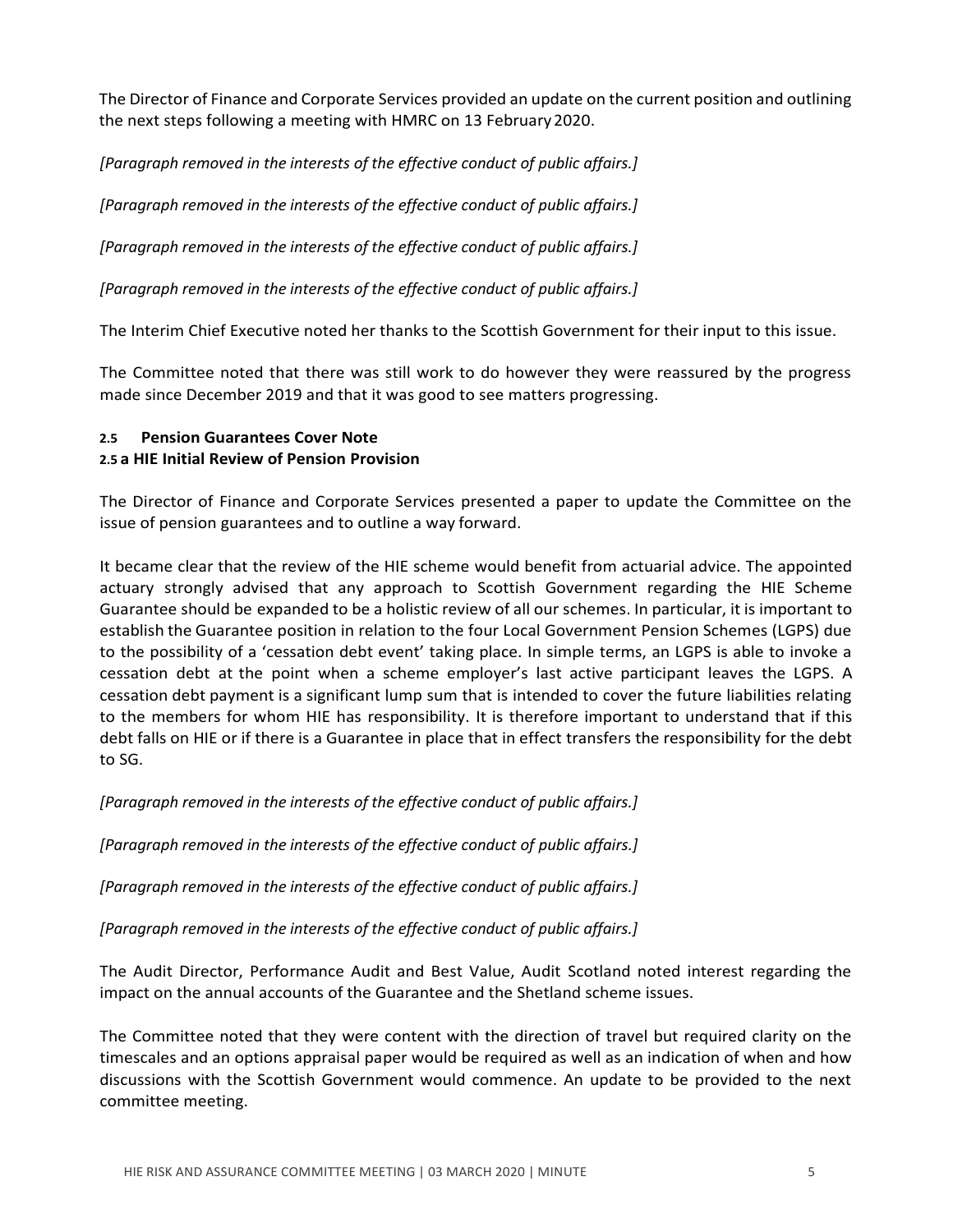# **2.6 North Bridge Lessons**

The Director of Business Improvement and Internal Audit provided a brief update on a lessons learned review that had been undertaken following issues that arising during the Inverness Campus North Bridge project. A number of key issues were identified with lessons learned in relation to each. In implementing these it is acknowledged that there is a need for proportionality and alignment with updated processes being introduced for priority investment activity.

The Committee noted the update.

**3 ACCOUNTS RELATED STUTHAN CUNNTASACHAIL**

*Andrew Jenkins joined the meeting for the whole of section 3.*

#### **3.1 Budget Update**

The Director of Finance and Corporate Services presented a paper setting out a first draft of the capital and revenue budgets for 2020/21 for the Committee, this is the same paper that was presented to the HIE Board. Confirming that a letter had been sent to the Cabinet Secretary for the Rural Economy seeking funding guarantees for both Cairngorm and *[Sentence removed owing to commercial sensitivity.]* It should be noted that there is £8.5m capital receipts 'banked' with SG regarding the funicular railway.

*[Paragraph removed in the interests of the effective conduct of public affairs.]*

The capital (CDEL) baseline budget is £25.5m (similar to 2019/20) with the revenue (RDEL) baseline budget being cut by £4.0m or 13.6% to £25.5m.

The Head of Better Regulation and Enterprise Sponsorship, Scottish Government confirmed that ongoing meetings were taking place to discuss what assistance might be offered to HIE to manage the position in- year. The exercise to review commitment is ongoing with the legal commitment situation closing however the moral commitment position remains an issue.

The Interim Chief Executive confirmed that a large amount of work had gone into this and noting that the legal and moral commitment position is a big issue for HIE. There has been an all staff call to ensure that messaging from HIE is kept consistent. There is much press coverage and HIE is keeping in touch with clients and stakeholders. HIE is reviewing the approach and looking at changes that can be made noting the loss of leverage from the loss of funding.

The Committee noted the update and noted that this presented an opportunity to review how to do things differently and to challenge the operating model and sustainability.

# **3.2 Significant Transactions**

The Director of Business Improvement and Internal Audit provided a brief overview of the proposed approach to reviewing significant transactions that took place during the financial year 2019-20, seeking confirmation from the Committee that the proposed approach will provide appropriate assurance on expenditure in year.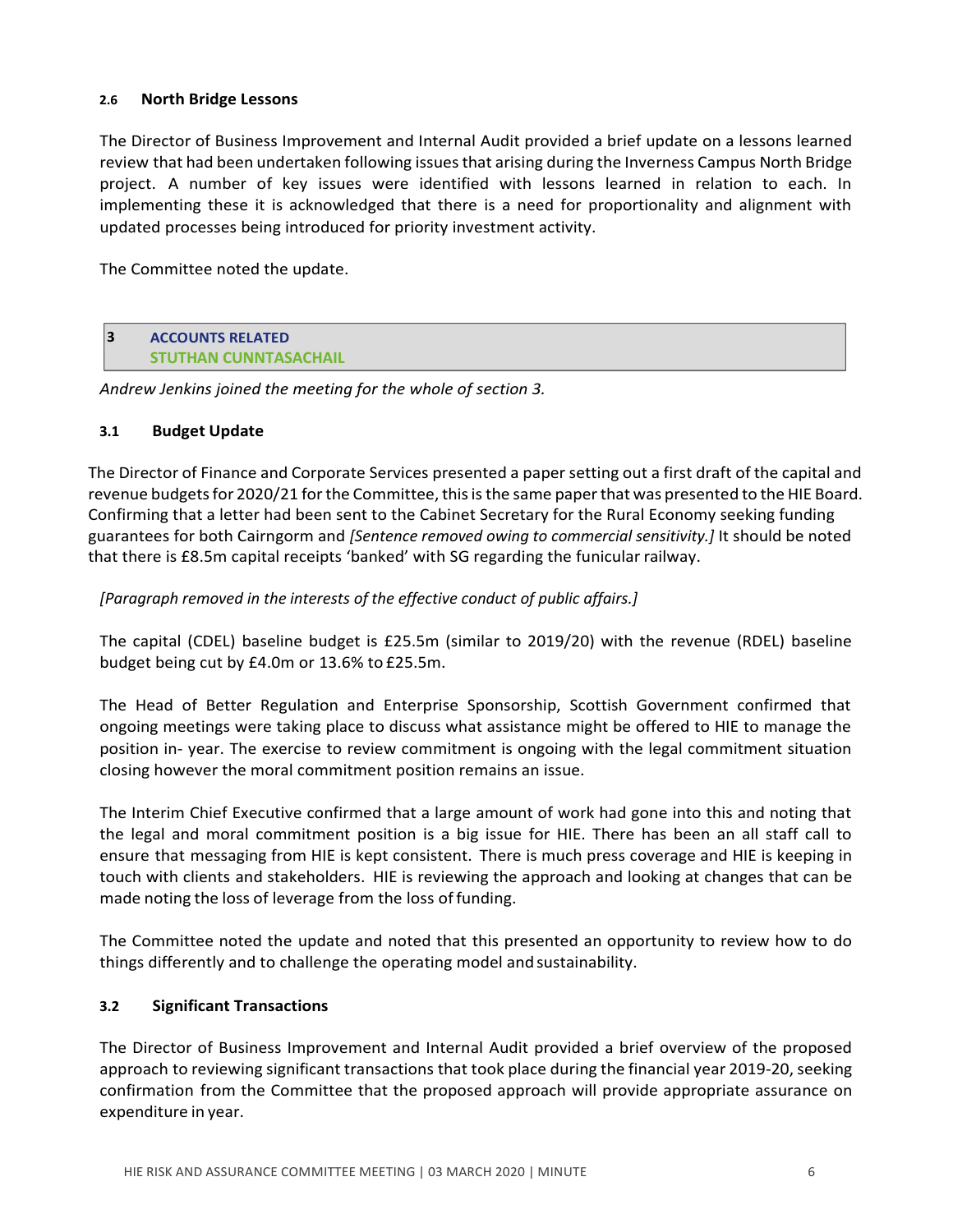A considerable part of the Business Improvement and Internal Audit assurance activity is focussed on reviewing significant transactions. Each year an approach is adopted which attempts to provide an appropriate balance of effort, proportionate to the areas of greatest risk and where most value can be added.

It is proposed that the same approach taken for Block A transactions as in previous years will be adopted for this year. This approach will apply both HIE and WES transactions.

For Block B transactions, discussions have been held with Audit Scotland and the HIE Finance team to consider the most effective approach to ensure it continues to avoid duplication, add value and considers the areas of highest risk. Audit Scotland has confirmed they undertake an comparatives review of Block B expenditure across years and it is therefore proposed that HIE do not also undertake a comparatives review for 2019/20.

It was noted that the Director of Business Improvement and Internal Audit has been involved in the Cairngorm project throughout the year. To ensure objectivity, reviews of Cairngorm expenditure will be undertaken by other team members and reviewed by Scott-Moncrieff, with whom there is a contract for internal audit support.

The Committee confirmed that the approach proposed will provide appropriate assurance on expenditure in year.

# **3.3 Annual Report and Accounts Improvement Plan**

The Head of Financial Services provided an update to the Committee on responses to recommendations for improvement made by Audit Scotland in their 2017/18 and 2018/19 Annual Report.

Three recommendations made in 2017/18 remained in place as part of the 2018/19 audit report to be carried forward to 2019/20 and are as follows. 1) Accounts preparation processes should be reviewed prior to the preparation of the 2018/19 annual report and audit; 2) HIE should review its financial management capacity to ensure that it has sufficient financial skills and capacity to meet its needs and 3) HIE should review its performance analysis and financial commentary to better explain the risks and uncertainties affecting its performance measures and how its funding links to its outcomes.

With regards to processes, the multi-disciplinary team established for 2018/19 has met twice to ensure an agreed timetable for the 2019/20 annual accounts. Best practice examples have been reviewed, advice and feedback provided by Audit Scotland has been shared amongst the team to ensure annual accounts reflect the latest guidance. There has been ongoing liaison with Audit Scotland on any technical changes required to the accounts. The preparation of certain schedules is being undertaken monthly rather than as a year-end exercise. There have been transaction processing improvements made in year and the processing of more management accounting adjustments through the ledger.

Financial management capacity has been increased with recruitment of a graduate trainee who on successful completion of the graduate trainee programme will take up the post of Financial Accountant and be supported to obtain a recognised accounting qualification. The recruitment of an additional qualified accountant is also underway as well as the training of existing staff.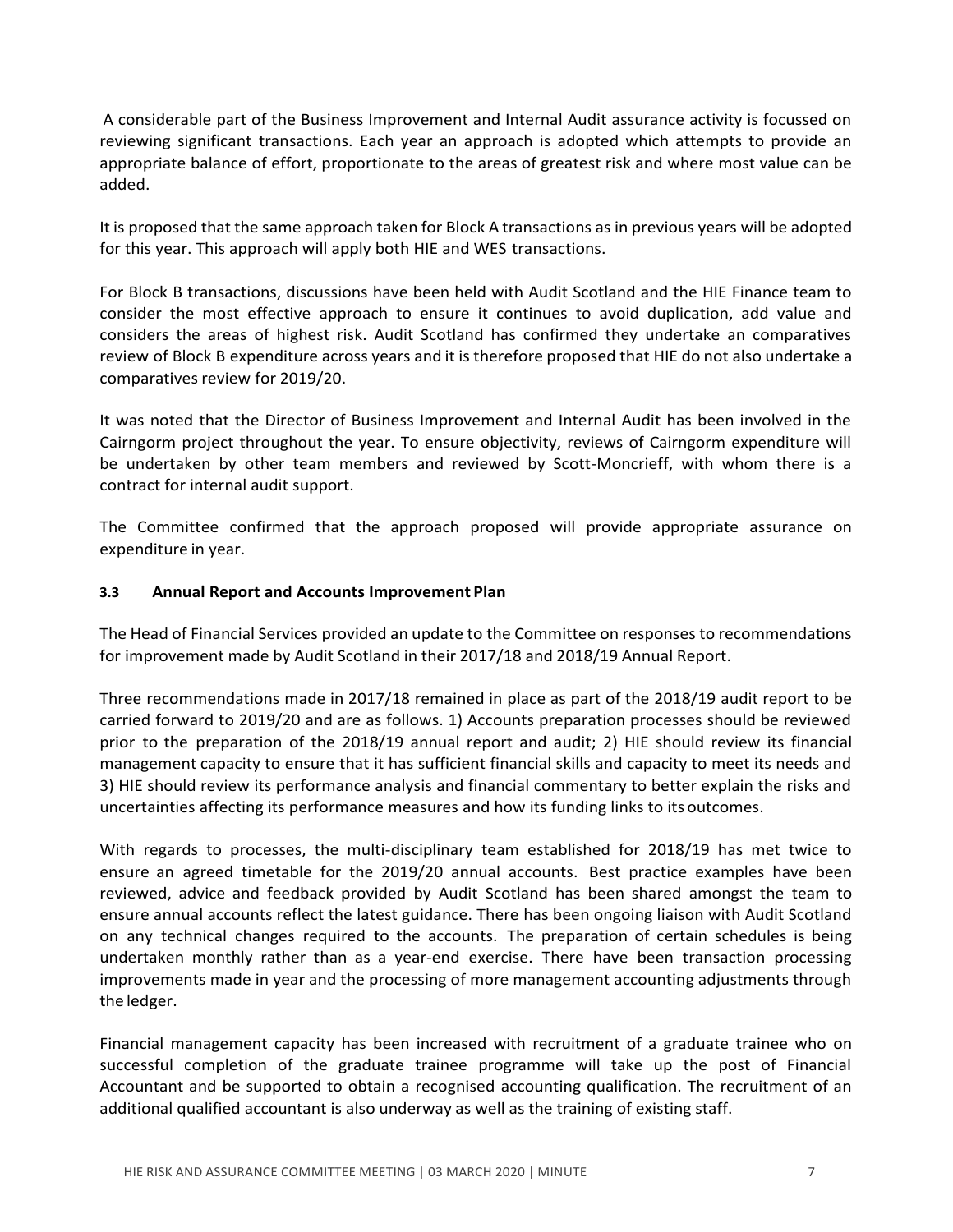In terms of performance analysis and reporting, a multi-disciplinary team has been pulled together with the Communications and Marketing teams fully engaged and best practice examples have been reviewed. Lessonslearned from the 2018/19 accounts are being addressed. Thisteamwill meet monthly to ensure the accounts run to timetable and discuss any critical path items. The team will also address issues which arise during the 2019/20 annual accounts preparation to ensure the annual accounts are delivered to Audit Scotland on time.

The Audit Director, Performance Audit and Best Value, Audit Scotland noted that it was good to see the progress and the input from the Committee and the lessons learned process has been good from an Audit Scotland and HIE perspective. The increased capacity in the team is good to see and Audit Scotland will work closely with HIE.

The Committee welcomed the update noting that it was good to see the report and the increase in capacity in the team. The Committee also asked if there was confidence in the plan. It was confirmed that feedback had been positive with good buy-in although some minor changes will be required. There is good involvement from for all HIE staff involved in the process.

The Committee were keen to understand the involvement of the Board and the Committee in the timetable for the accounts. This will be highlighted, and dates will be confirmed with an email issued to the Committee to clarify.

# **3.4 Audit Scotland 2019/20 Annual Audit Plan**

The Audit Director, Performance Audit and Best Value, Audit Scotland noted that this was the fourth of a five-year audit appointment. Drawing attention to the 2019/20 significant audit risks and how these were closely aligned to the Committee plan and the items being discussed on the agenda for the meeting show that the focus is in the right areas.

The annual report and accounts, which include the financial statements, will be the foundation and source for most of the audit work necessary to support the judgements and conclusions. Audit Scotland will also consider the wider environment and challenges facing the public sector. The audit approach includes the following. 1) Understanding HIE's business and the associated risks which could impact on the financial statements; 2) Assessing the key systems of internal control, and establishing how weaknesses in these systems could impact on the financial statements; 3) Identifying major transaction streams, balances and areas of estimation and understanding how HIE will include these in the financial statements; 4) Assessing the risks of material misstatement in the financial statements and 5) Determining the nature, timing and extent of audit procedures necessary to provide Audit Scotland with sufficient audit evidence as to whether the financial statements are free of material misstatement.

It was further noted that challenges with the revenue budget will change the focus of the audit. There is uncertainty re the Scottish Government budget process however progress made to date in relation to financial planning will stand HIE in good stead.

The Committee noted the plan and thanked Audit Scotland for the update.

# **3.5 Investment Portfolio Update**

*Jeff Foot joined the meeting.*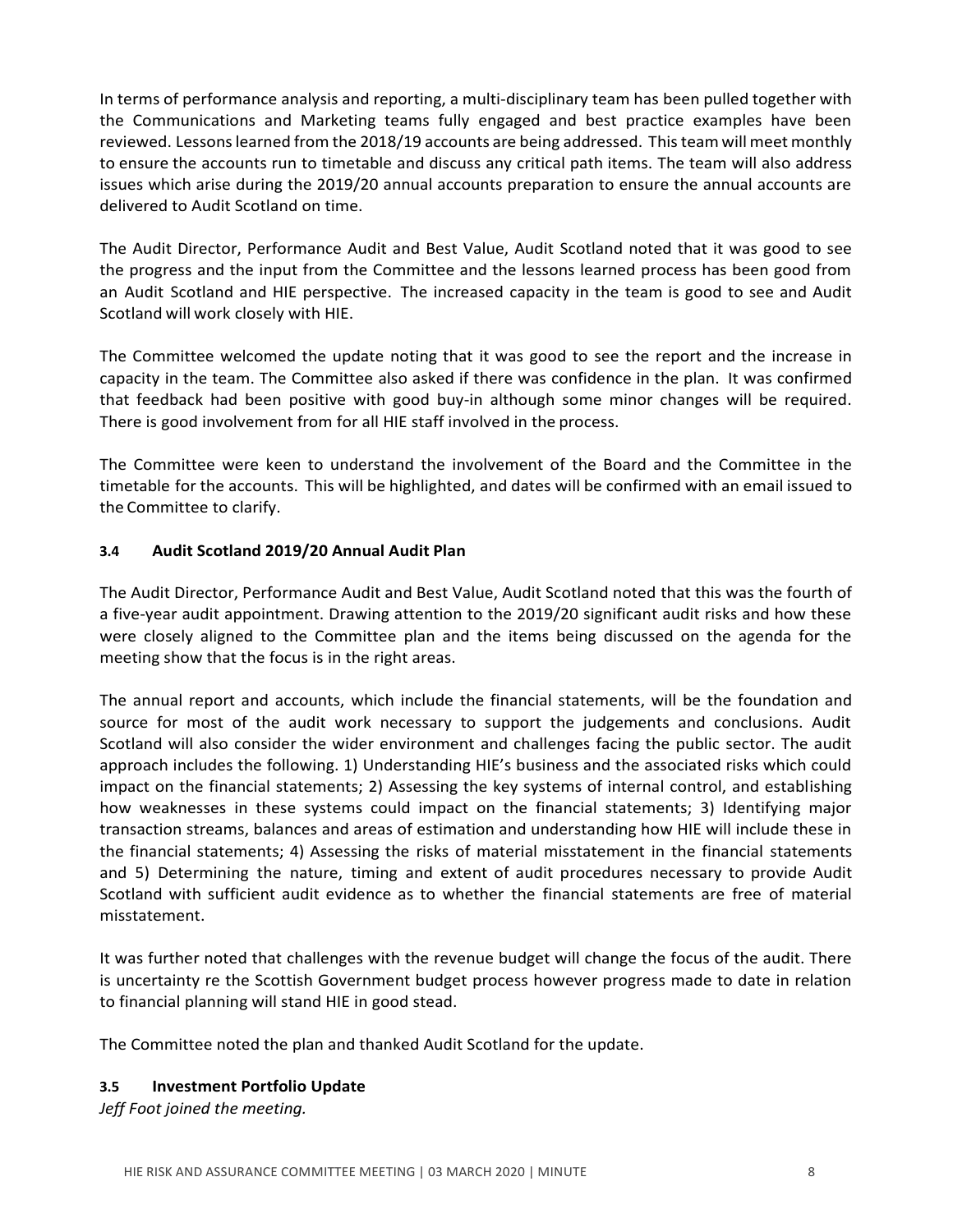The Director of Business Improvement and Internal Audit provided a brief overview outlining the three areas covered being 1) The annual update on loans and equity; 2) The external environment and optimising the use of external finance and 3) Reference to HIE's own intervention strategy.

The Committee welcomed the paper which was clear and provided a good update and asked if HIE would recommend loan funding. The Interim Chief Executive outlined that HIE was looking at the changing wider environment and had been updating our intervention approach. HIE are looking to ensure we look to optimise access to loans available from other bodies and the use of Interest Relief Grants(IRG) amongst other options. HIE would need to be more innovative in putting funding packages together and other options.

*Jeff foot left the meeting.*

# **3.6 Approach to Annual Assurance for 2019/20**

The Director of Business Improvement and Internal Audit provided a brief overview of the exercise undertaken on an annual basis to support the assurance review and reporting requirements. Outlining that HIE undertakes an exercise to confirm internal controls have been working appropriately during the year. This is then reported to the Scottish Government Sponsor Team through submission of an Internal Control Checklist and Interim Assurance Statement, with a final Assurance Statement provided on completion of the annual accounts process.

Undertaking this exercise also supports completion of the Governance Statement for HIE's annual accounts and highlights areas with scope for improvement which can be fed into the Business Improvement programme.

The Committee noted the update and the assurance provided by this approach.

*[Paragraph removed in the interests of the effective conduct of public affairs.]*

*[Paragraph removed in the interests of the effective conduct of public affairs.]*

*[Paragraph removed in the interests of the effective conduct of public affairs.]*

*[Paragraph removed in the interests of the effective conduct of public affairs.]*

*[Paragraph removed in the interests of the effective conduct of public affairs.]*

# **4.1 BIIA Update 4.1 a Assurance Plan Progress Update 4.1b Business ImprovementUpdate**

Both of these items were covered together with the Director of Business Improvement and Internal Audit providing an update on the priority improvement actions required to implement the Business Improvement priorities agreed following discussions with Senior Management Team, Leadership Team, HIE Board and Risk and Assurance Committee. This is aligned to the strategic discussion being progressed as part of HIE's Operating Planning process.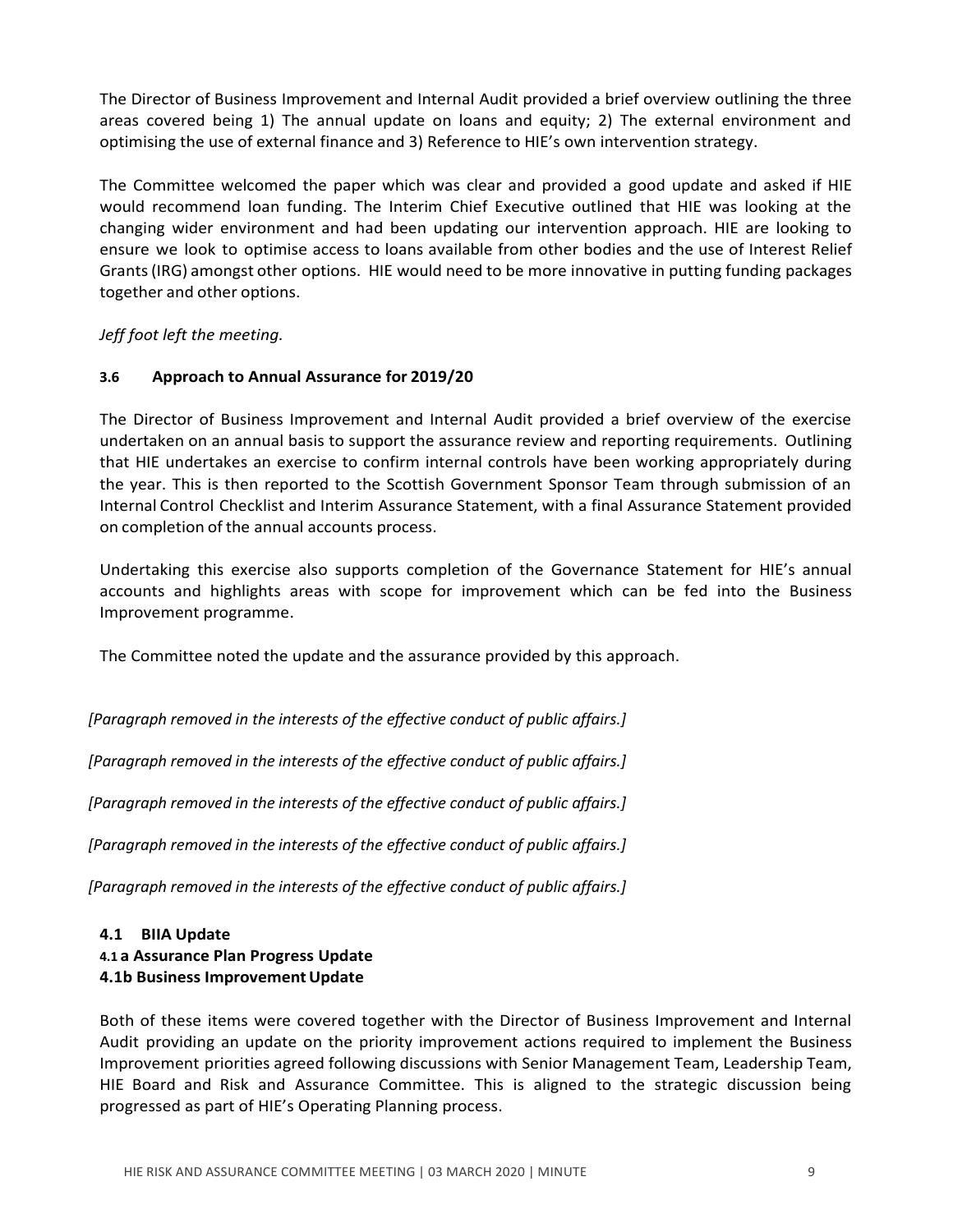Significant activity has been undertaken in the HIE Business Transformation programme. This programme is heavily aligned to the wider partner collaboration activity and BIIA staff have supported both programmes. In December 2018, the HIE Board approved Phase 1 of the Business Transformation programme which includes 1) Discovery phase to include consolidation of work done to date and further work around data, performance measurement and finance; and 2) Implementation of a core Microsoft Dynamics environment including customer management, customer portal, data warehouse and business application solutions.

Through participation in the Business Support Partnership Programme significant HIE resource has been deployed to support and influence the design and delivery of a Target Operating Model (TOM) for new client support arrangements across Scotland. In addition to being members of the Partnership Programme Board HIE staff are actively involved in the Steering Groups who are engaged in more detailed design and delivery work-strands.

Across Strategy and Business Improvement there are a wide range of integrated, supporting and enabling actions required, many of which are under way. Work will continue to ensure alignment and prioritisation of this work around strategic clarity and effective and efficient implementation, having regard to the resource context. In addition, there is extensive collaboration activity which is ongoing and the work under HIE's Business Transformation programme which are key to supporting the delivery of a highly effective operating environment.

The Committee noted that they were pleased to see the paper and it was good to know what is planned and seeking assurances that there was enough resource to deliver. It was confirmed that there is sufficient resource both internally and externally and a collaborative approach to the change agenda. It was noted that collaboration was more important now with organisations retaining their own checks but working together on wider governance.

# **Note: Belinda Oldfield left the meeting at this point. It was recognised that the meeting was no longer quorate however would continue to take the items for information only.**

# **4.2 Risk 4.2 a Risk Register as at February2020 4.2b Risk Process Update**

The Director of Business Improvement and Internal Audit provided an update to the Committee outlining that HIE is fully active in understanding and mitigating risk with a high level of input to this process by the HIE Leadership Team. The process for recording risk is changing and will be rolled out across all business units from 1 April 2020. A short life group has been set up to include members of the Committee and Board members to refresh risk statements.

The Committee welcomed the update noting the good progress being made and the good session held with the Committee in early January 2020, requesting an update at the next meeting in June.

# **4.3 Customer Service Update to December 2019**

The Director of Business Improvement and Internal Audit provided a brief update to the Committee noting that there are a small number of themes where there are repeated requests for information including Cairngorm Mountain and Space.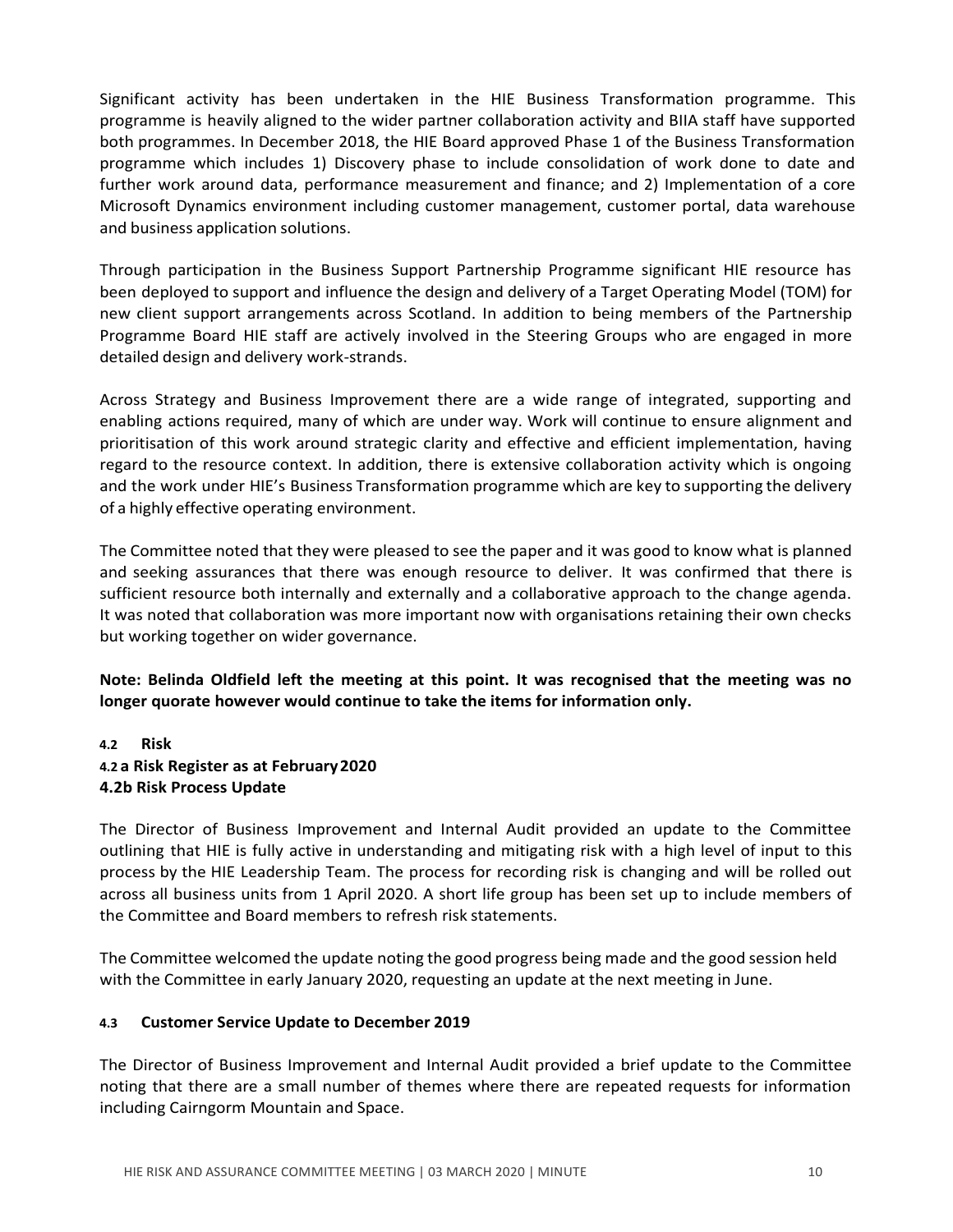Freedom of information requests have become increasingly complex and voluminous with both the volume and challenging nature of these requests making it increasingly difficult to respond to statutory timescales with at least a third of the workload attributable to regular correspondents. There has also been a continued trend of increased requests for review and appeals to the FOI Commissioner.

Early identification of customer issues which may come in through different routes such as MSP correspondence, media requests, FOI requests, complaints etc. can help ensure that issues are appropriately identified and dealt with effectively. To support recognition of this, we contribute to a weekly report to the Leadership team which provides an overview of theseissues.

This update was noted.

# **4.4 Cyber Security Update**

*[Paragraph removed in the interests of the effective conduct of public affairs.]*

*[Paragraph removed in the interests of the effective conduct of public affairs.]*

*[Paragraph removed in the interests of the effective conduct of public affairs.]*

*[Paragraph removed in the interests of the effective conduct of public affairs.]*

*[Paragraph removed in the interests of the effective conduct of public affairs.]*

# **4.5 Updated Procurement Strategy 2018-2021**

*Iain Considine joined the meeting.*

The Head of procurement provided an update to the Committee on the changes that have been made to the strategy, with the aim of publishing the updated strategy by April 2020.

HIE published its procurement strategy in 2018 for the period to March 2021. This was approved by the HIE Leadership Team and Risk and Assurance Committee in both 2018 and 2019. Under the Procurement Reform Act, HIE has an obligation to review the strategy annually and update it as required with any relevant updates and amendments. A larger review of the strategy will be conducted in 2020 with a view to presenting a new longer-term strategy to take effect from April 2021.

The key areas to note are that the targets year on year are updated when the new statistics are available against performance, this is expected to be in June 2020. The reference to external procurement champions has been removed with the procurement team now involved in any procurement activity where the value is over £10k. This will help to reduce maverick spend with more control and reasoning for non-competitive awards.

The Interim Chief Executive noted that the maverick spend was a cultural issue and the team were doing a good job. There are now conscious decisions made with regards to maverick spend and there is better engagement on this.

The updates were noted and a request to represent to the Committee at the next meeting.

# **4.6 Any Other Business**